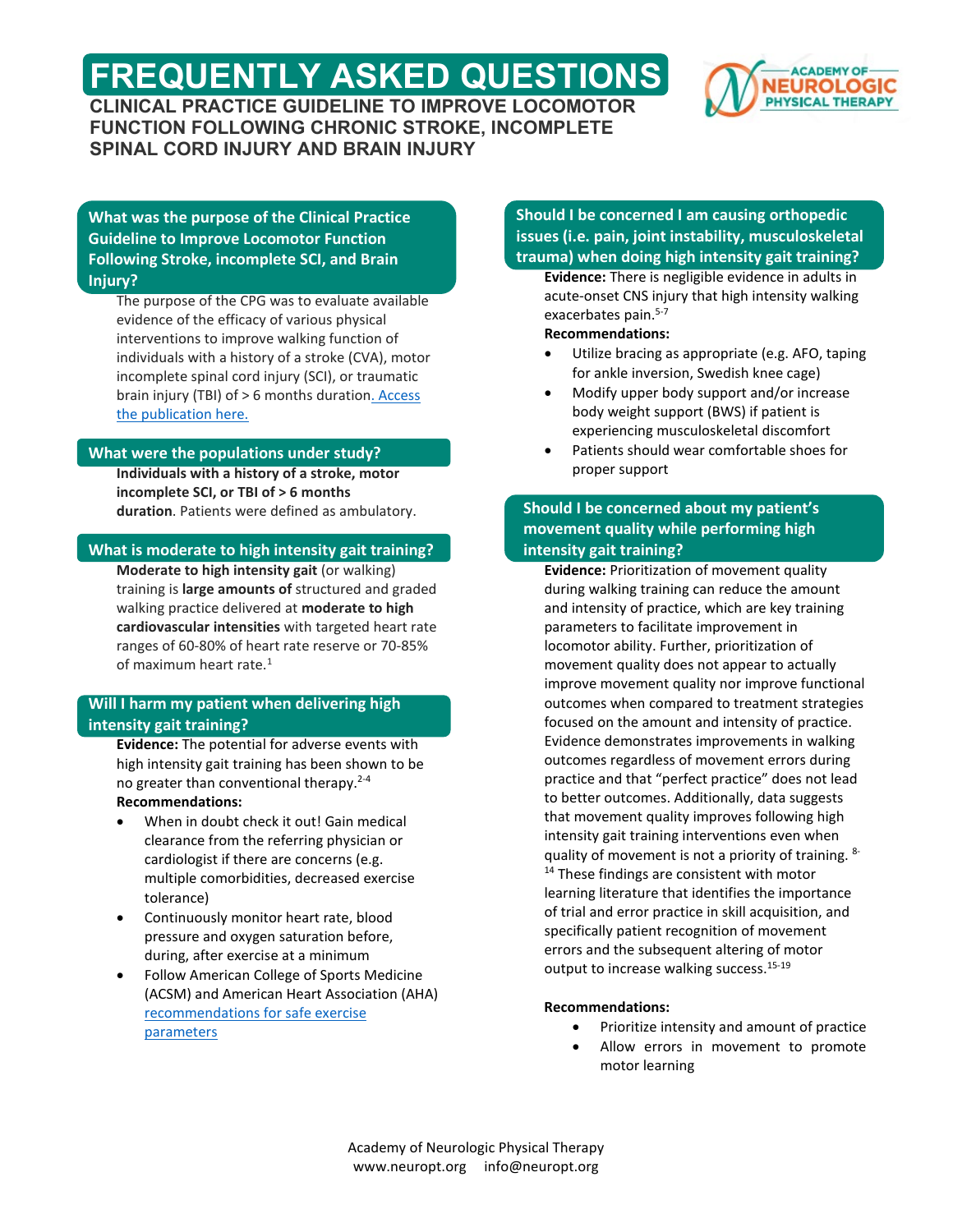# **FREQUENTLY ASKED QUESTIONS CLINICAL PRACTICE GUIDELINE TO IMPROVE LOCOMOTOR**



**FUNCTION FOLLOWING CHRONIC STROKE, INCOMPLETE SPINAL CORD INJURY AND BRAIN INJURY**

# **What if my patient needs to work on activities like standing balance and transfers?**

**Evidenc**e: High intensity gait training has been shown to improve non-locomotor tasks like transfers and standing balance, without their explicit practice. Further, larger gains in walking outcomes are observed with prioritization of high intensity gait training as compared to practicing non-locomotor tasks.4,10,20

#### **Recommendations:**

- Prioritize high Intensity gait training
- Monitor the effect of high intensity gait training on balance, transfers and other nonlocomotor tasks

**Why are body weight supported treadmill training and robotic-assisted training "should not" recommendations?**

**Evidence:** It is important to remember that the recommendations of the CPG are applicable to patient populations who have some capacity to walk. Providing additional support through unweighting or robotics could potentially reduce the intensity of practice, a training parameter that is known to be critical. Body weight support devices or robotics may be indicated to allow for non-ambulatory patients to engage in high intensity gait training, although this population was not included in the CPG. 3,18,21,22

#### **Recommendations:**

- Maximize the amount and intensity of work during sessions - don't provide assistance that is not needed!
- Avoid the use of body-weight support and robotics unless necessary for safe participation in high intensity gait training

# **What additional equipment could be required to perform high intensity gait training safely?**

#### **Recommendations:**

- **[Heart rate monitor](https://www.neuropt.org/docs/default-source/cpgs/locomotor/continuous-heart-rate-monitoring-device-choicesbea038a5390366a68a96ff00001fc240.pdf?sfvrsn=7ea35e43_0)**
- **Walking space or a treadmill**
- **[Safety harness system/devices](https://neuropt.org/docs/default-source/cpgs/locomotor/unweighting-system-and-harness-options.pdf?sfvrsn=77625e43_0)  may be** useful to ensure safety

# **What if I do not have enough help to deliver high intensity gait training?**

**Evidence:** When patients are challenged with large amounts of intensive walking practice, the potential for imbalance and falling increases. Investing in a fall protection harnessing system can be helpful to optimize safety during sessions when additional support from a second person is not available. Rarely are three people required to deliver high intensity gait training, especially considering the lack of prioritization around movement quality. 15,19,24,25

#### **Recommendations:**

• Refer t[o "how to" videos](https://neuropt.org/practice-resources/anpt-clinical-practice-guidelines/locomotor-cpg/Reducing-Barriers/self_efficacy) under the implementation section for more guidance.

# **Should I apply high intensity gait training in inpatient rehabilitation?**

**Evidence:** The focus of the CPG was on individuals in the chronic stages following stroke, incomplete spinal cord injury, and traumatic brain injury however there is growing body of evidence that indicates high intensity gait training is feasible and beneficial for the sub-acute stroke population. 4,10,23,24 A CPG is currently underway for this patient population, more to come!

#### **Recommendation:**

Refer to the ["Intensity Matters" webpage](https://neuropt.org/practice-resources/locomotor) for evidence in sub-acute populations.